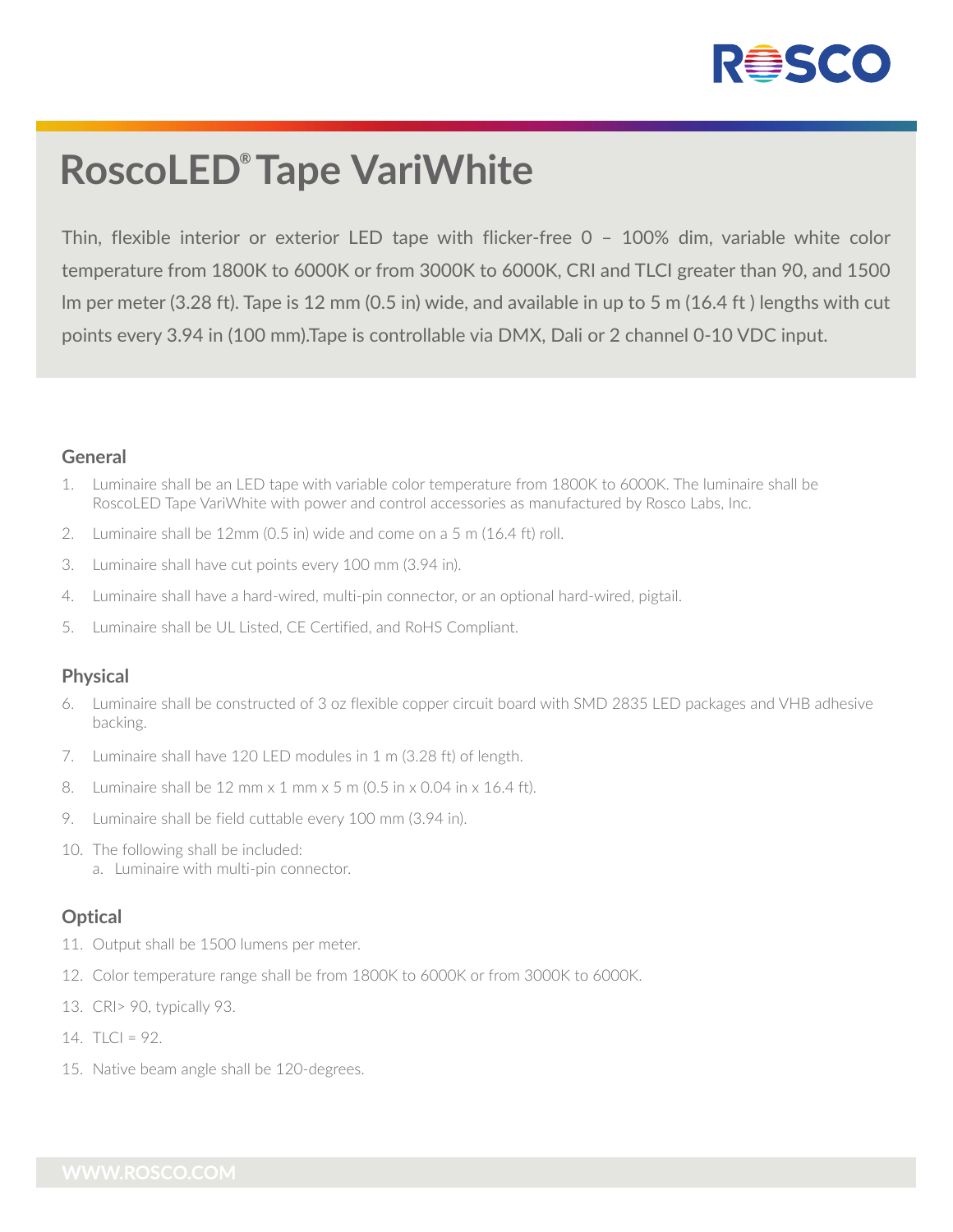

# **RoscoLED® Tape VariWhite**

## **Environmental and Agency Compliance**

- 16. Luminaire shall be UL Listed.
- 17. Luminaire shall be CE compliant.
- 18. Luminaire shall be RoHS compliant.
- 19. Luminaire shall be rated IP43 for Indoor use or IP65 for Outdoor use.

#### **Thermal**

20. Luminaire shall operate in an ambient temperature range of -4° F min to 140° F max (-20° to 60° C).

#### **Electrical**

- 21. Luminaire shall be equipped with either an insulated, hard-wired cable terminated with a multi-pin Chogori connector, or an optional insulated, hard-wired pigtail.
- 22. Input voltage shall be 24 VDC.
- 23. Luminaire shall consume no more than 19w per 1 m (3.28 ft), 95w per 5 m (16.4 ft).

#### **LED Emitters**

- 24. Emitters shall be SMD2835: 60 each 1800K and 6000K per 1m (3.28 ft), or 60 each 3000K and 6000K per 1m (3.28 ft).
- 25. Color temperature shall be variable from 1800K to 6000K or 3000K to 6000K.
- 26. Lumen Maintenance shall be > 47,000 hours L70 at 105C (IESNA LM-80-08 Standard).

### **Control and Dimming**

- 27. Color temperature shall be set by DMX control, Dali control or 2 channel 0-10VDC input.
- 28. Luminaire shall be dimmable by DMX control, Dali control or 0-10VDC input.
- 29. Dimming shall be flicker-free, 0 100%.
- 30. Dimming control shall be achieved with the RoscoLED Control Box, RoscoLED Variable PWM DMX Decoder or equivalent controller, Dali controller or a 0-10VDC input device.

#### **Specification Ordering Example for RoscoLED Tape VariWhite**

Product ordering information can be found at this URL: **http://www.rosco.com/product/** The product numbers for ordering RoscoLED Tape VariWhite are listed below.

| 293 22120 0005 RoscoLED Tape VariWhite: 3000K-6000K       | 293 22202 1003 RoscoLED Tape VariWhite Cable - 3M     |
|-----------------------------------------------------------|-------------------------------------------------------|
| - 5m Reel                                                 | 293 22202 1005 RoscoLED Tape VariWhite Cable - 5M     |
| 293 22120 0006 RoscoLED Tape VariWhite Ultra: 1800K-6000K | 293 22212 1000 RoscoLED Tape VariWhite Cable Splitter |
| - 5M Reel                                                 | 293 22260 0001 RoscoLED VariWhite Control Box/400W    |
| 293 22202 1001 RoscoLED Tape VariWhite Cable - 1M         | 293 22261 0001 RoscoLED DMX Decoder 5 x 8A, Var. PWM  |
| 293 22202 1002 RoscoLED Tape VariWhite Cable - 2M         | 293 22262 0000 RoscoLED Power Supply 24V x 350w       |

#### **If there are questions, contact Rosco Customer Service: CTOrders@rosco.com**